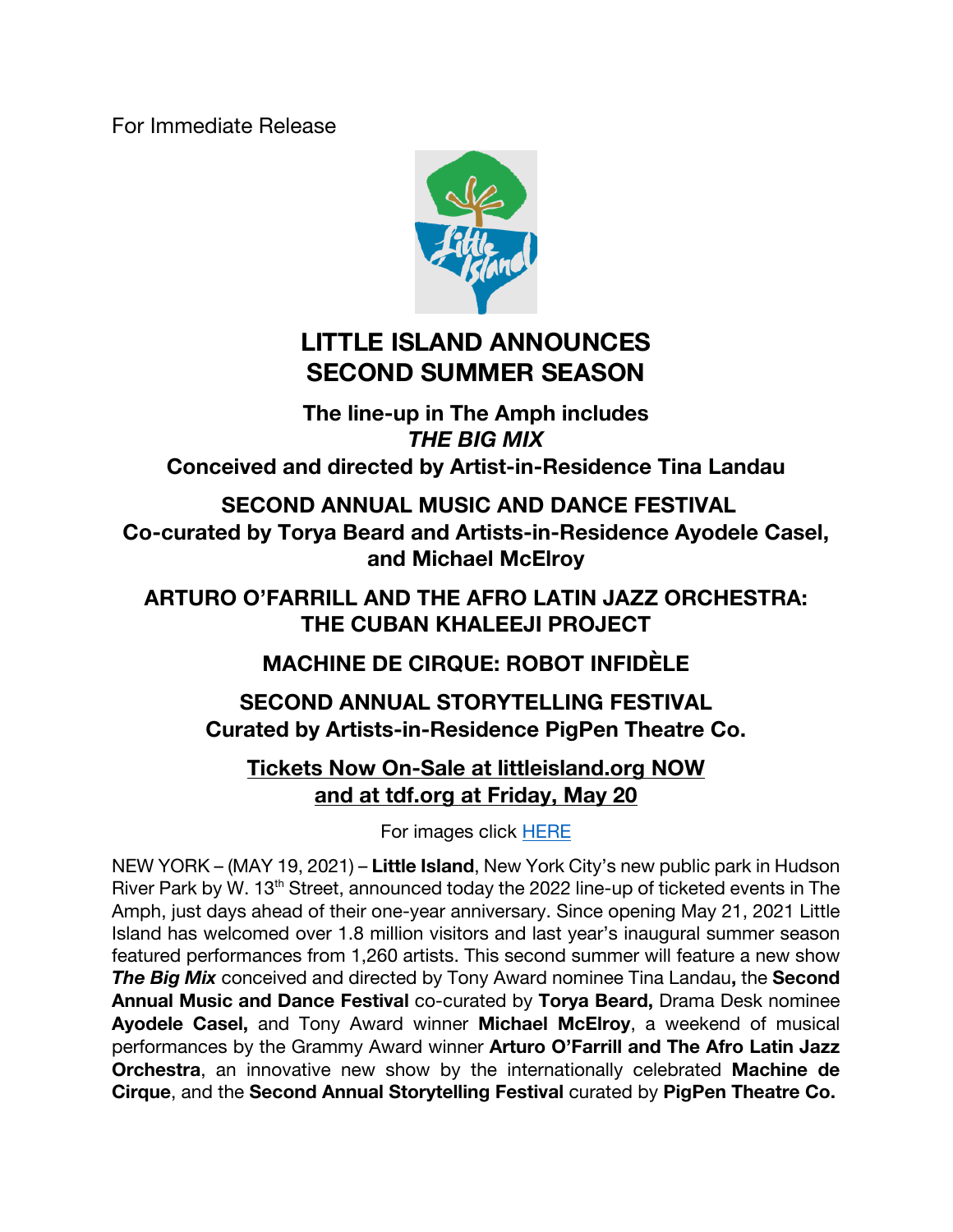"We are excited to expand upon what we offered last year, both with the range of disciplines we will present and with the increased number of performances during our Festivals," said **Julia Kraus, Producer**. "We will host 260 free performances, feature more than 175 NYC-based artists, and host more than 40 ticketed events in The Amph, allowing us to offer a depth and breadth of talent that amplifies and celebrates the joy and diversity of our city."

This season's line-up in The Amph will kick off with *The Big Mix*, a three-week, threeholiday, one-of-a kind performance party from **Thursday, June 16** through **Sunday, July 3.** Conceived and directed by Little Island Artist-in-Residence and Tony Award nominee **Tina Landau**, (S*pongeBob SquarePants: The Broadway Musical, Tracy Letts' Superior Donuts, Old Hats) The Big Mix* is a three-week, three-holiday, one-of-a kind performance party. Each week will offer a unique show centering around and celebrating one of three summer holidays – Juneteenth, LGBTQIA+ Pride, and Independence Day. With a different guest host for each of the three shows, the Juneteenth celebration will be hosted by Tony and Grammy nominee **Joshua Henry** (*Waitress*, *Carousel*, *The Scottsboro Boys*), the LGBTQIA+ Pride show hosting duties will be split between **Peppermint** ("RuPaul's Drag Race," *Head Over Heels*, co-founder of Black Queer Town Hall) and **Qween Jean** (Costume Designer for *Wedding Band*, *On Sugarland*, founder of Black Trans Liberation*),* and the Independence Day show will be hosted by Tony Award winner **Faith Prince** (*Guys and Dolls, Annie, A Catered Affair)*. All three weeks will feature our triple-threat ensemble of **Marla Louissaint** (*The Visitor*, *God Bless You, Mr. Rosewater, Beautiful The Carole King Musical)*, **Zach McNally** (*West Side Story*, *The Plot Against America and Hightown)*, **Ianne Fields Stewart** ("Dash and Lily", "The Bold Type", "Pose"*),* and **Allan K. Washington** ("High Fidelity", *Once on This Island*, S*pongeBob SquarePants: The Broadway Musical)*, plus a house band led by Musical Director **Kimberly Grigsby** *(Flying Over Sunset, To Kill a Mockingbird, Head Over Heels).*

Artists who will perform in *The Big Mix* include **Tonya Pinkins, Judy Kuhn, Ty Defoe, Jaime Lozano & Florencia Cuenca,** plus newly commissioned work from **Brinae Ali & Tamar-kali, Chanese Elifé, Ronvé O'Daniel, Jacinth Greywoode,** and special acts including circus artists **Ben Franklin & Joshua Dean**, **FogoAzul NYC** Brazilian American Style Samba Reggae Band**,** parkour artists **Reap Genius & Falco,** fire artist **Sage Sovereign,** dance performances from **Step It Up/HANAC Secret Society Dance Company,** and choral performances from **Vy Higginsen's Sing Harlem Choir and Gospel for Teens**. Additional artists will be announced at a later date.

From **Wednesday, July 20** through **Sunday, July 31, Our Second Annual Music and Dance Festival** will return to Little Island. Last year's Festival was curated by Drama Desk nominee and Little Island Artist-in-Residence **Ayodele Casel** (*Funny Girl, Waitress, Chasing Magic, Diary of a Tap Dancer)* and her long-time collaborator **Torya Beard** (*Funny Girl, Chasing Magic;* Executive Director, A BroaderWay) and this season Tony Award Winner **Michael McElroy** (*Sunday In The Park With George*, *Rent*, *Big River*), a fellow Little Island Artist-in-Residence, has joined the curation team. Each day will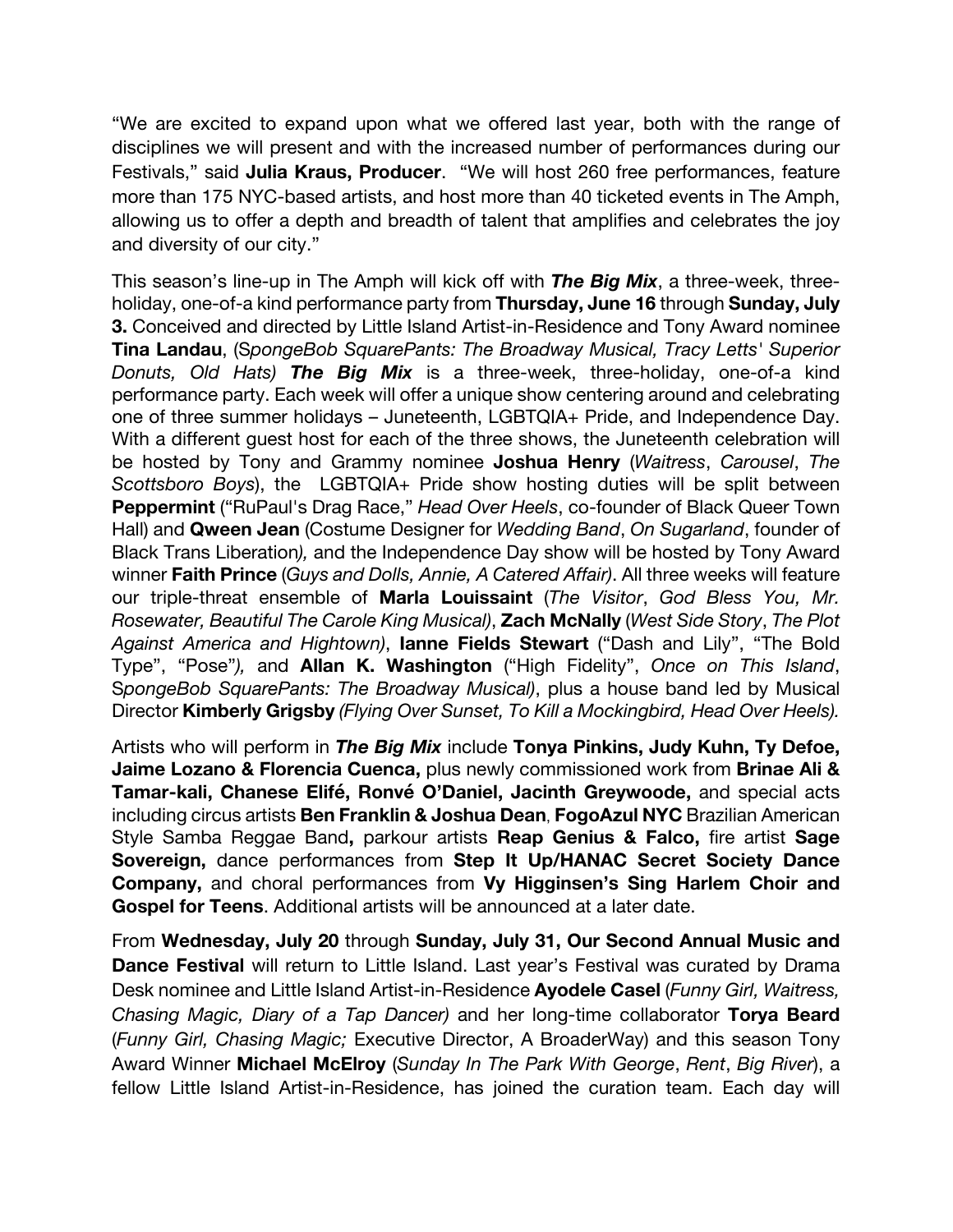feature multiple free performances throughout the park and be anchored by nightly ticketed performances in The Amph featuring performances and choreography by **Maurice Chestnut**, **Brinda Guha**, **Laraine Goodman**, **Isaac Harlan**, **Luke Hickey**, **Kevin Iega Jeff**, **Capathia Jenkins, Joel A. Martin**, **Michael McElroy**, **Earl Moseley**, **Barkha Patel**, **Max Pollak**, **Phylicia Rashad**, **Matthew Whitaker**, **Lillias White**, and more.

This year Island Music Weekend returns for an extended stay to become Island Music Week. Co-curated by the Afro Latin Jazz Alliance, the week beginning **Wednesday, August 17** will feature music from island nations and coastal communities from around the world. The week-long event will culminate with Little Island and the Afro Latin Jazz Alliance co-presenting the Grammy Award Winner **Arturo O'Farrill & The Afro Latin Jazz Orchestra: The Cuban Khaleeji Project** on **Friday, August 19** through **Sunday, August 21** for three performances that will transport you to faraway coasts with sounds and rhythms from artists of Afro Latin and Middle Eastern seafaring traditions.

On **Friday, August 26** through **Sunday, August 28** the Quebec City-based troupe **Machine de Cirque**, which offers an innovative spin on contemporary circus, brings their unique blend of dizzying feats, powerful storytelling and irresistible humor to Little Island. **Robot Infidèle** is a brand-new work that promises to dazzle the mind, touch the heart, and move the spirit.

Finally, the season will conclude with **Our Second Annual Storytelling Festival** curated once again by **Artists-in-Residence PigPen Theatre Co.** This year's festival will run **Wednesday, September 7** through **Sunday, September 18** and expand the boundaries of narrative, animating and activating every stage and space of our park with tales of all types and stories for all ages. The majority of festival programming is free with admission to the park and tickets are only required for events in The Amph which include performances by **Broadway for Racial Justice**, **The Lobbyists**, **Michael Thurber**, **The Moth**, and **PigPen Theatre Co**.

Little Island will once again host free weekly performances in The Glade and The Play Ground, Wednesdays through Sundays. Each night's entertainment will revolve around a theme - Wednesdays will feature performances from singer-songwriters; Thursdays will feature comedians or spoken word and slam poetry performances; Fridays will feature trivia, drag bingo, cabaret, piano sing-alongs and more; Saturday's performances will be centered around popular music and the American songbook; and Sunday's will be geared towards kids and family programming. The 2022 season will also feature numerous pop-up performances throughout the week.

For a full schedule of Free and Ticketed Events visit http://littleisland.org/attend-anevent.

#### **Health and Safety Protocols**

In accordance with New York State and CDC guidelines, Little Island is an outdoor park and does not have any masking or vaccination requirements. You are welcome to wear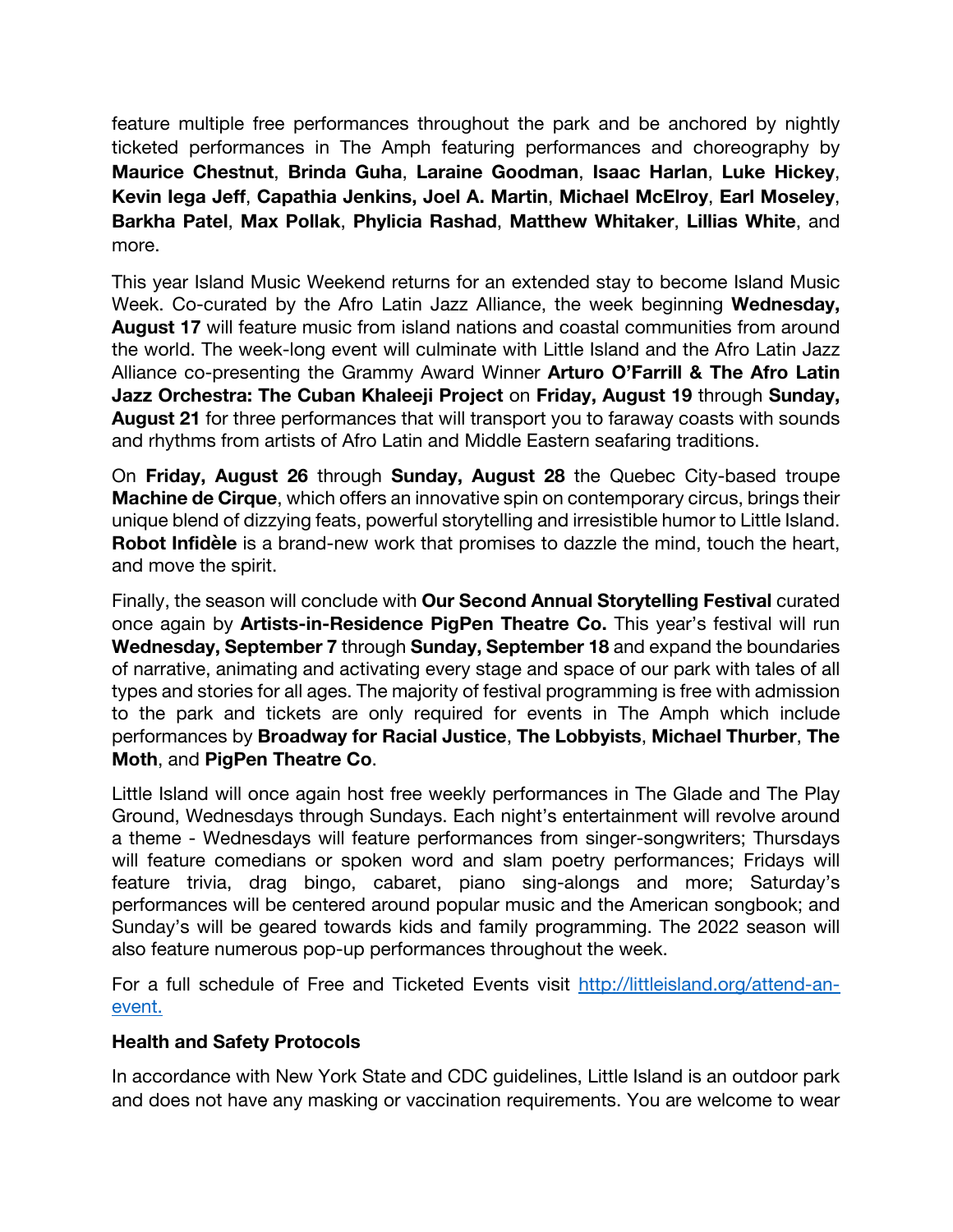a mask if that makes you feel more comfortable. If you have received a positive Covid-19 diagnosis in the last 5 days or if you are feeling any symptoms of Covid-19, please stay home.

#### **Ticketing**

While the majority of programming can be experienced for free, the events hosted in The Amph will be ticketed. Our mission is for our ticketed events to be as accessible as possible, so 30% of tickets are distributed for free to Little Island's non-profit partners including the New York City Department of Youth and Community Development, NYC DOE Office of Arts and Special Projects, Greenwich House, Hudson Guild, PS 33 Chelsea Prep, The Door, and Westbeth Artist Residents Council; 30% of tickets are sold at \$25 through the Theatre Development Fund or through Little Island's website for anyone under 25 or over 65; and 30% of tickets are sold through Little Island's website at \$45 for regular price. All tickets are general admission and your show ticket also serves as your timed entry reservation.

There will be two performances of *The Big Mix* on **Saturday, June 25** at **6:30 pm** and **10:00 pm**. There will be no performance on **Sunday, June 26**.

Little Island will once again partner with **Body Language Productions** to offer **American Sign Language** interpretation for the following performances: *The Big Mix* on **Saturday, June 18** at **8:00 pm** and **Saturday, June 25** at **6:30 pm;** *Soul to Soul: Black Women in Music* on **Thursday, July 28** at **8:00 pm**; and *PigPen & Friends* on **Thursday, September 15** at **8:00 pm.** For more information please visit https://littleisland.org/accessibility/.

All tickets will be electronic/mobile-only and are available for purchase now by visiting www.littleisland.org or tomorrow, Friday, June 20 by visiting tdf.org. There will be no tickets available to purchase on-site. Your ticket also serves as your timed entry reservation to the park.

#### **About Little Island**

Little Island is a new public park, primarily funded by the Diller-von Furstenberg Family Foundation with support from the City of New York, in Hudson River Park. The park features a lush, seasonal, landscape with rolling hills, walking paths and open lawns, and dazzling views of New York City. Little Island is one of the latest additions to the fourmile-long Hudson River Park, which runs from Chambers Street to W. 59th Street.

Little Island has a 687-seat amphitheater, an intimate stage and lawn for 200 visitors, and an open plaza, all designed to host a range of programming for all ages, from theater, dance, and music to food and beverage experiences to educational programs and community events. Little Island provides New Yorkers, and its visitors, with a unique urban oasis—a place for experiences that ignite imagination, foster spontaneity and play, and support camaraderie and connection. littleisland.org